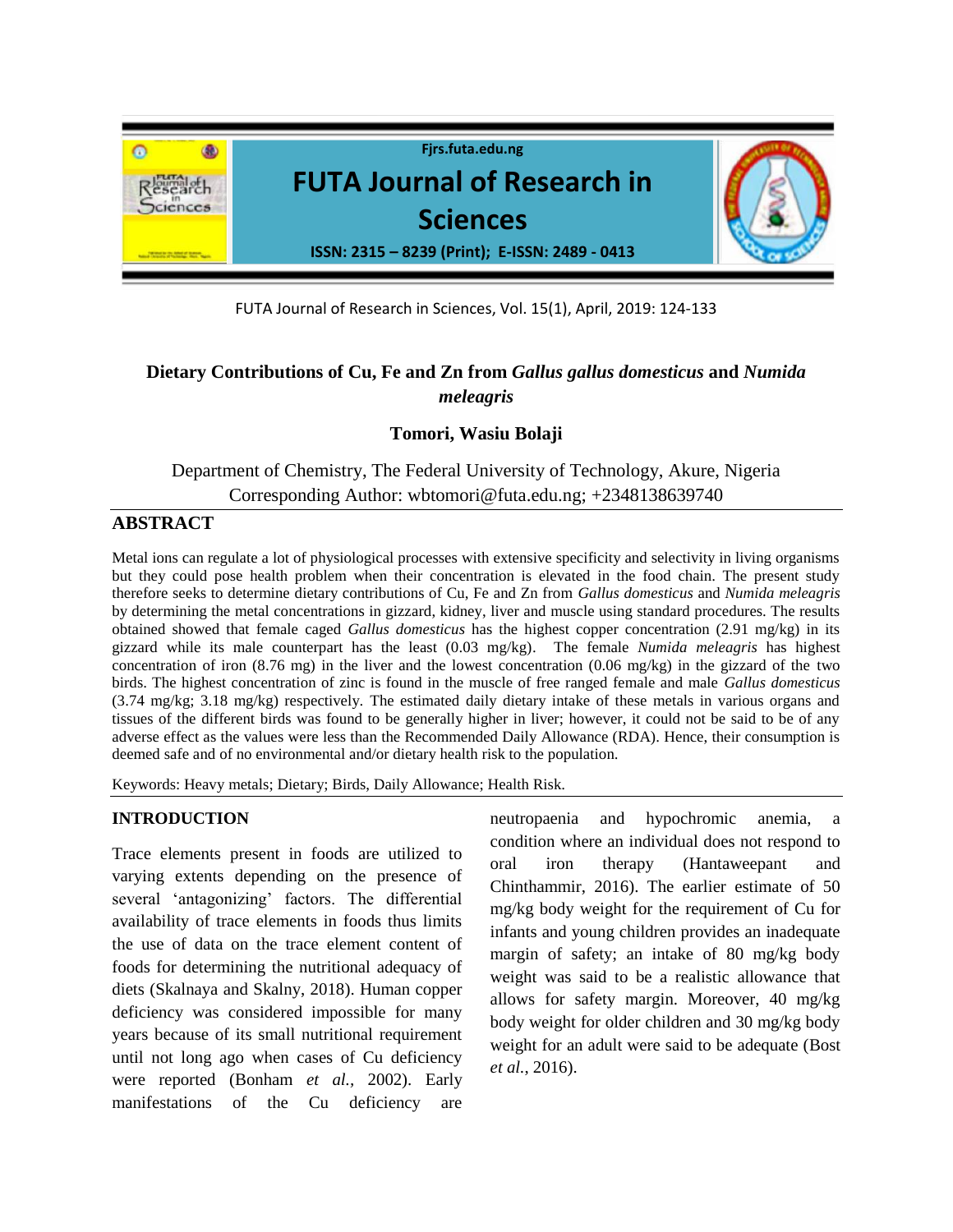The incidence of Cu deficiency is probably smaller and limited to special circumstances when compared to Zn deficiency (Prasad, 2013). The essentiality of Zn for human nutrition has long been recognized and a variety of effects of Zn supplementation to human diets has been described (Lokuruka, 2012). Dietary Zn deficiency is associated with 'nutritional dwarfism', this is characterized by retarded growth and delayed sexual maturation (Brown *et al.*, 2001; Yanagisawa, 2004). Zinc-responsive growth failure has been observed in young children who consume relatively little meat, less than 30 g/day. Dietary requirements for Zn are related to the needs for growth, tissue repair and obligatory excretion of the trace element. Thus, the requirement for zinc for an adult is 2.2 mg/day. The requirement for the trace element increases to 3.0 and 5.5 mg/day during pregnancy and lactation respectively (Skalnaya and Skalny, 2018). Dietary human deficiencies of Zn could cause serious health problems such as anaemia, poor pregnancy outcomes, increased risk of morbidity and mortality, stunted growth and impaired physical and cognitive development (Bailey *et al.,* 2015). Zinc is found in meat, liver, kidney, fish, pork lamb, beef, shell fish, Oysters, lobster and organ meats, poultry, dairy products, cereals, fruits, whole grains and cereals, leafy grains, root vegetables, (Deshpande *et al.,* 2013) to mention a few. Despite this widespread occurrence, there is worldwide prevalence of zinc deficiencies (Bailey *et al.,* 2015).

The fraction of iron absorbed from the amount ingested is typically low, but may range from 5% to 35% depending on circumstances and type of iron (Abbaspour *et al.,* 2014). Dietary iron occurs in two forms: heme and non-heme. Heme iron is highly bioavailable (15%-35%) whereas non-heme iron absorption is much lower (2%-20%). Nonheme iron generally contributes more to iron nutrition than heme-iron despite its lower bioavailability because the quantity of non-heme iron in the diet is many fold greater than that of

heme-iron (Abbaspour *et al.,* 2014). The Recommended Dietary Allowance (RDA) for iron for all age groups of men and postmenopausal women is 8 mg/day, and for premenopausal women it is 18 mg/ day (Blanck *et al*., 2005). Pregnant women require 27 mg/day while for children of both sexes between the ages of 6 months and 11 years, their RDA is 11 mg/day (Skalnaya and Skalny, 2018). Despite the high prevalence of iron deficiency, excessive iron intake is also a source of adverse effects. Iron overload occurs when excess iron is stored in the tissues and is most often due to genetic causes such as hemochromatosis (Oh and Moon, 2019). Adverse effects are usually seen with intakes between 20 and 60 mg/kg, and depending on the quantity of iron ingested, the cardiovascular system, central nervous system, kidneys, liver, and hematologic system can be affected (Abbaspour *et al.,* 2014).

Knowledge gap exist on the trace element content of foods because those currently available were said to be unsatisfactory despite the compendium of their elemental composition; this will therefore limits the usage of the data available (Soetan *et al., 2010*). Living organisms have the ability to concentrate preferentially certain elements from the environment and variation from normal values will occur if the organism is exposed to environmental contamination or possesses ability to accumulate certain elements which are normally excluded by same living organisms (Tchounwou *et al.*, 2012). Domesticated birds are cheap sources of protein and are becoming a growing protein source in Nigeria. It is therefore expedient to consider food/animal nutritional composition most especially those involving essential minerals in other to i) provide an estimate of their dietary availability to Nigerian nutrition and 2) monitor their environmental concentration to avoid passing toxic levels of these minerals into the food chain.

#### **MATERIALS AND METHOD**

#### *Sampling, Sample Treatments and Analysis*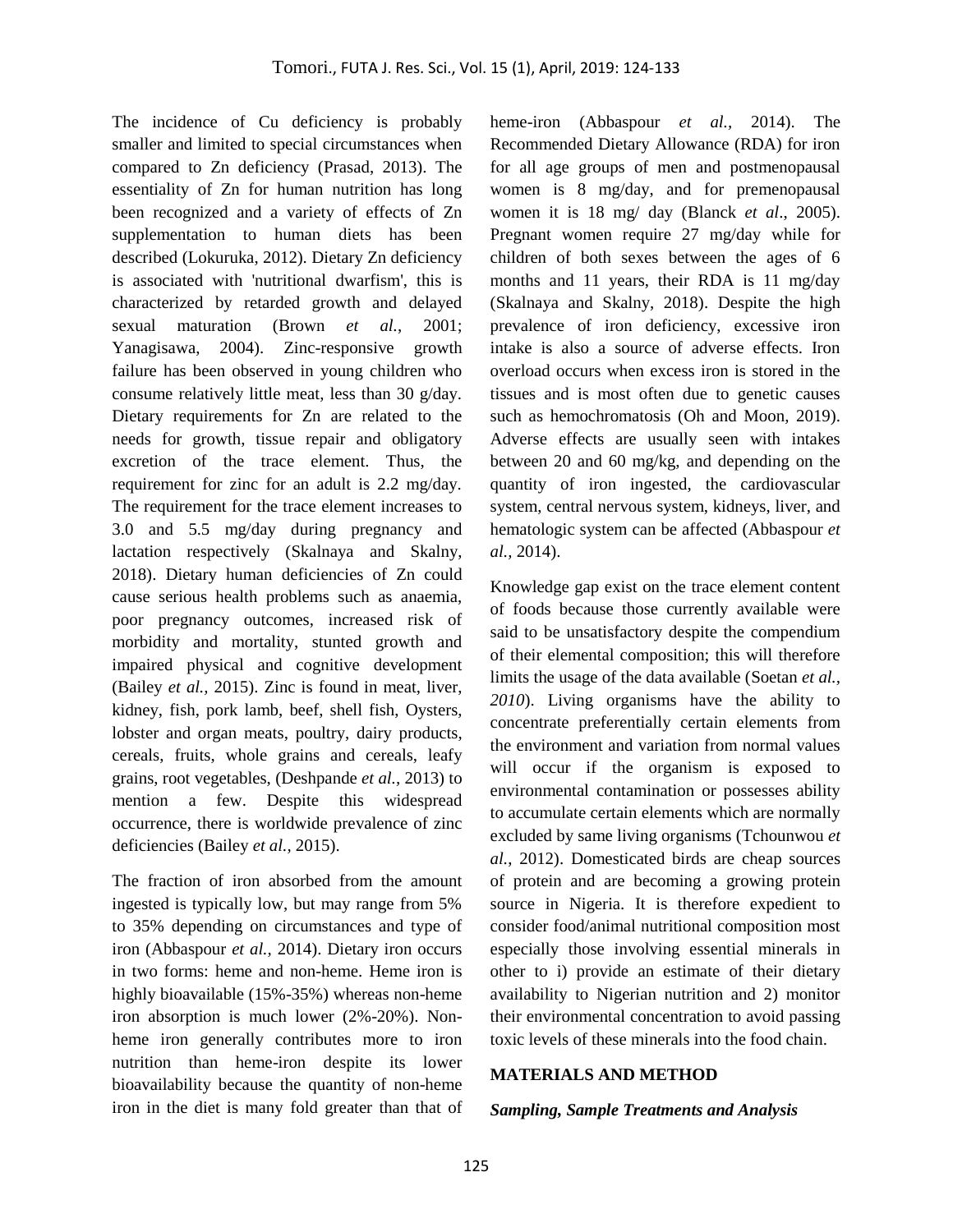The male and female samples of *Gallus gallus domesticus* (chicken-free ranged and caged) and *Numida meleagris* (guinea fowl) were purchased (in triplicate) from three commercial markets in Akure metropolis and each bird was slaughtered using a stainless steel knife, dissected to remove the target organs and muscle (chest and wing) samples after removal of their feathers with boiled distilled water. The digestion mixture  $(HNO<sub>3</sub>:H<sub>2</sub>O<sub>2</sub>:HClO<sub>4</sub> (10:2:1))$  was added to 2 g of homogenised sample in an acid washed Teflon beaker and the content was allowed to stand overnight for complete digestion. The digest were quantitatively transferred to a 50 ml volumetric flask (with several wash of the Teflon beaker) through a filter paper (Wattman No 42) and the content was made up to mark with distilled water. The digested sample was then labeled and stored for analysis (Deng *et al*, 2007). Determination of the selected heavy metals was made directly on each of the final solutions using Atomic Absorption Spectrophotometer (AAS) (Buck Scientific 200A).

#### *Estimated daily dietary intakes (EDI)*

The estimated daily intakes (EDI) for the analyzed metals were calculated by multiplying the respective mean concentration of the metal determined in the targeted chicken samples by the weight of chicken consumed by an average individual in Nigeria. EDI per kg is thus calculated by using the formula (Atique-Ullah *et al.*, 2017)

### $EDI = DFC X MC$

where,  $DFC = \text{daily food}$  consumption and MC =mean metal concentration in the sample The daily chicken consumption rate for an adult (60 kg) was an average of 350 g on fresh weight basis as consumed in the various eatery across Nigeria.

#### **RESULTS AND DISCUSSION**

Metals such as arsenic, cobalt, copper, iron, manganese, selenium and zinc are added to feeds as a means to prevent disease, improve weight gain and increase egg production (Bolan *et al*., 2004). Food contamination with heavy metal could pose serious threat to the population because of their toxicity, bioaccumulation and biomagnifications in the food chain. They often have direct physiological toxic effects because they are stored or incorporated in tissues, sometimes permanently (Iwegbue *et al.,* 2008). The results of copper, iron and zinc determination in the selected samples and organs are presented in Tables 1-3.

### **Copper, Cu**

Copper is an essential trace element for human body and is an indispensable component of many enzyme systems; however a number of pathogenic characteristics are attributed to this element. It is involved in absorption, storage and metabolism of iron but in high doses it can cause anemia, liver and kidney damages as well as stomach and intestinal irritation (Stern *et al*., 2007; Scheers, 2013). The results from Table 1 indicated that female caged *Gallus domesticus* has the highest copper concentration (2.91 mg/kg) in its gizzard while its male counterpart has the least (0.03 mg/kg). There is therefore the possibility that feeding with layer mash for egg production is the source of the copper in the animal. Various metals (Cu, Mn, Zn) are added to poultry diets (premix) to enhance their weight gain and disease prevention (Avitech, 2002). It is an established fact that copper is added to poultry to enhance certain advantages. Copper from Cu sulfate used in poultry diet supplementation has been found to increase the egg production of laying hens and higher values were found to cause gizzard erosion and decreased feed intake (Skrivan *et al.,* 2006; Pekel and Alp, 2011). This corroborated the presence of copper in highest concentration in the gizzard that was found in this study, an indication of possible copper storage in the gizzard of caged female *Gallus domesticus.*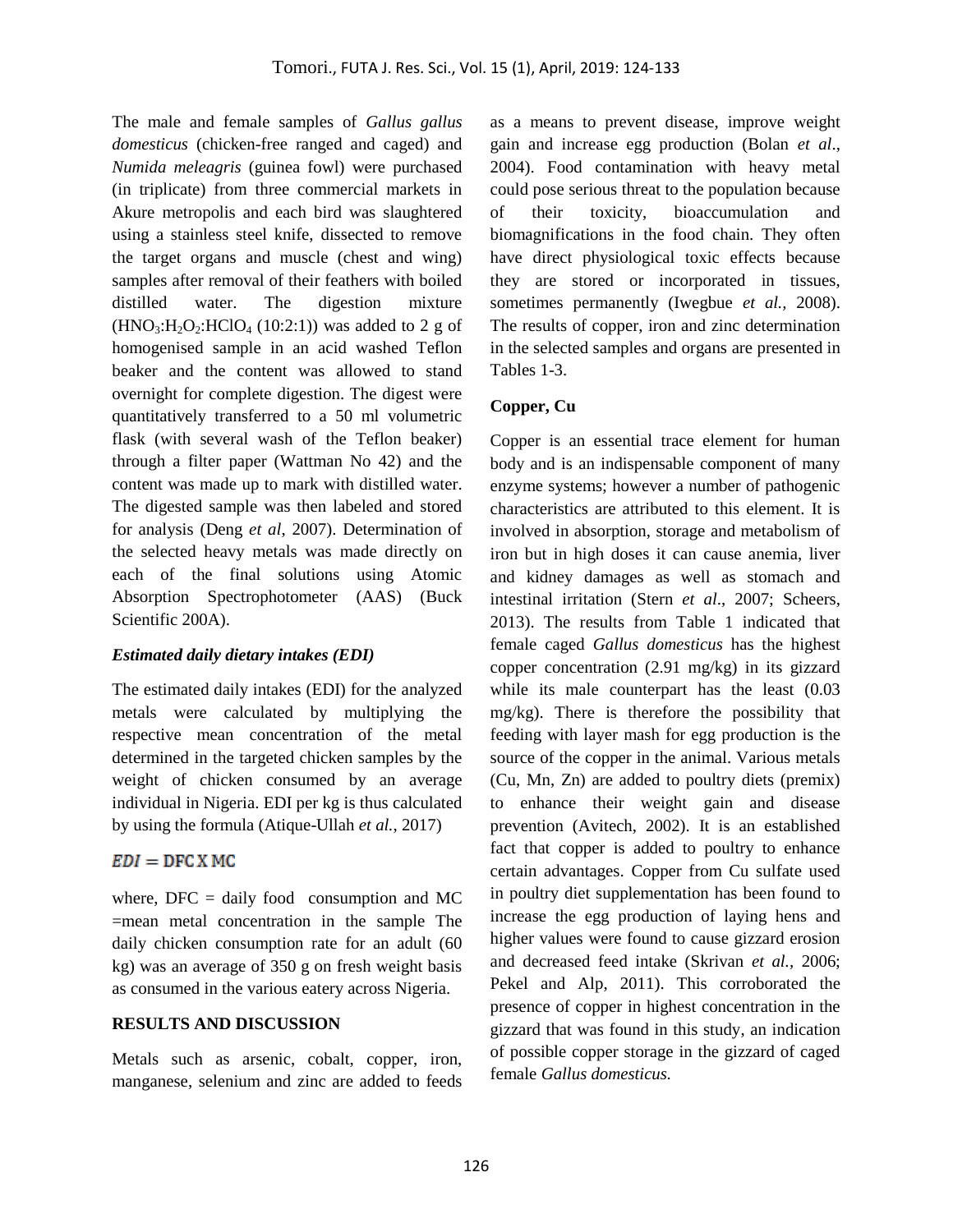| Galius galius domesticus (Chickell) and ivamida meleugris (Guinea Fowl) |     |            |                 |                 |                 |                 |  |
|-------------------------------------------------------------------------|-----|------------|-----------------|-----------------|-----------------|-----------------|--|
| <b>Birds</b>                                                            | n   | <b>Sex</b> | Muscle          | Liver           | Kidney          | Gizzard         |  |
| Chicken                                                                 | 18  | Female     | $1.81 \pm 0.10$ | $1.09 \pm 0.01$ | <b>ND</b>       | $2.57 \pm 0.06$ |  |
| (Free Ranged)                                                           |     | Male       | $1.89 \pm 0.07$ | $2.40\pm0.00$   | $2.11 \pm 0.11$ | $1.78 \pm 0.03$ |  |
| Chicken (Caged)                                                         | -18 | Female     | $1.20 \pm 0.04$ | $1.29 \pm 0.03$ | <b>ND</b>       | $1.32 \pm 1.29$ |  |
|                                                                         |     | Male       | $1.21 \pm 0.05$ | $2.16\pm0.01$   | $1.28 \pm 0.04$ | $0.03 \pm 0.02$ |  |
| Guinea fowl                                                             | 18  | Female     | $1.66 \pm 0.20$ | $2.74 \pm 0.14$ | ND              | $2.91 \pm 0.05$ |  |
|                                                                         |     | Male       | $2.62 \pm 0.11$ | $2.85 \pm 0.09$ | $2.16 \pm 0.05$ | $2.03 \pm 0.04$ |  |

**Table 1: Copper (Cu) Concentration in Muscle, Liver, Kidney and Gizzard of**  *Gallus gallus domesticus* **(Chicken) and** *Numida Meleagris* **(Guinea Fowl)**

Note: values shown are Means  $\pm$  SD of eighteen samples expressed as mg/kg fresh weight basis.

**Table 2: Iron (Fe) Concentration in Muscle, Liver, Kidney and Gizzard of** *Gallus gallus domesticus* **(Chicken) and** *Numida Meleagris* **(Guinea Fowl)**

| <b>Birds</b>    | n  | <b>Sex</b> | Muscle          | Liver           | Kidney          | Gizzard         |  |
|-----------------|----|------------|-----------------|-----------------|-----------------|-----------------|--|
| Chicken         | 18 | Female     | $3.93 \pm 0.11$ | $2.88 \pm 0.17$ | <b>ND</b>       | $0.06 \pm 0.00$ |  |
| (Free Ranged)   |    | Male       | $4.02 \pm 0.21$ | $2.85 \pm 0.08$ | $3.29 \pm 0.02$ | $0.06 \pm 0.00$ |  |
|                 |    |            |                 |                 |                 |                 |  |
| Chicken (Caged) | 18 | Female     | $2.79 \pm 0.15$ | $2.10\pm0.02$   | ND              | $0.06 \pm 0.00$ |  |
|                 |    | Male       | $2.23 \pm 0.04$ | $3.23 \pm 0.15$ | $3.24 \pm 0.07$ | $0.06 \pm 0.00$ |  |
|                 |    |            |                 |                 |                 |                 |  |
| Guinea fowl     | 18 | Female     | $5.10\pm0.09$   | $8.76 \pm 0.25$ | ND              | $0.06 \pm 0.00$ |  |
|                 |    | Male       | $5.07 \pm 0.23$ | $3.97 \pm 0.08$ | $4.81 \pm 0.14$ | $0.06 \pm 0.00$ |  |

Note: values shown are Means  $\pm$  SD of eighteen samples expressed as mg/kg fresh weight basis.

| Table 3: Zinc (Zn) Concentration in Muscle, Liver, Kidney and Gizzard of Gallus gallus domesticus |  |
|---------------------------------------------------------------------------------------------------|--|
| (Chicken) and <i>Numida Meleagris</i> (Guinea Fowl)                                               |  |

| <b>Birds</b>    | n  | <b>Sex</b> | Muscle          | Liver           | Kidney          | Gizzard         |  |
|-----------------|----|------------|-----------------|-----------------|-----------------|-----------------|--|
| Chicken         | 18 | Female     | $3.74 \pm 0.15$ | $2.02 \pm 0.26$ | ND              | $2.19 \pm 0.05$ |  |
| (Free Ranged)   |    | Male       | $3.18 \pm 0.03$ | $1.68 \pm 0.05$ | $1.30 \pm 0.01$ | $2.16 \pm 0.01$ |  |
|                 |    |            |                 |                 |                 |                 |  |
| Chicken (Caged) | 18 | Female     | $2.13 \pm 0.05$ | $1.36 \pm 0.07$ | <b>ND</b>       | $1.27 \pm 0.09$ |  |
|                 |    | Male       | $2.69 \pm 0.03$ | $2.03 \pm 0.22$ | $2.24 \pm 0.11$ | $0.02 \pm 0.03$ |  |
|                 |    |            |                 |                 |                 |                 |  |
| Guinea fowl     | 18 | Female     | $2.09 \pm 0.16$ | $2.14\pm0.10$   | <b>ND</b>       | $3.11 \pm 0.05$ |  |
|                 |    | Male       | $2.65 \pm 0.02$ | $2.29 \pm 0.06$ | $3.66 \pm 0.10$ | $2.77 \pm 0.02$ |  |

Note: values shown are Means  $\pm$  SD of eighteen samples expressed as mg/kg fresh weight basis.

The range of results obtained for muscle is 1.20- 2.62 mg/kg, for liver 1.09-2.85 mg/kg, for kidney 1.28-2.16 and for gizzards 0.03-2.91 mg/kg. However, liver has the highest concentration  $(12.53 \text{ mg/kg})$  of copper among the organs > gizzard (10.64 mg/kg) > muscle (10.39 mg/kg) > kidney (5.55 mg/kg). It should be reported here that the kidney of female birds could not be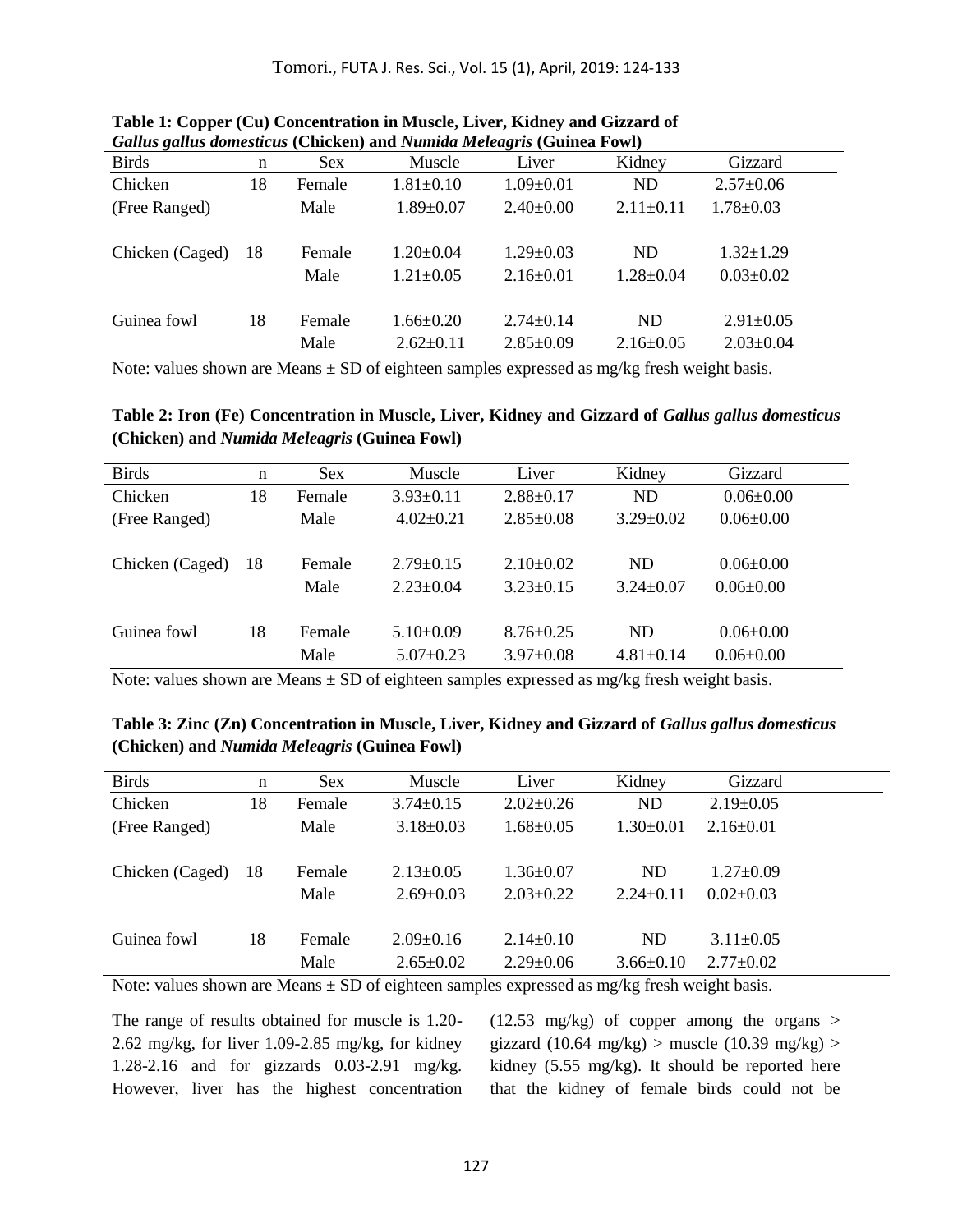identified and hence was not determined. This could probably account for the low total concentration of copper in the kidney, though, it is comparable to the results obtained by Al-Zuhairi *et al.,* (2015). The liver is one of the busiest organs in the body that carries out a large number of important digestive, metabolic and excretory activities including detoxification and is no wonder why liver has the highest concentration of copper considering all birds in this study. Similar observation was reported by Khan *et al.,* (2015) in Pakistan.

*Numida meleagris* (male) has the highest concentration (9.66 mg/kg) of total copper concentration (Figure 1) > male *Gallus domesticus* (free ranged) (8.18 mg/kg) > female *Numida meleagris* (7.31 mg/kg) > female *Gallus domesticus* (free ranged) (5.47 mg/kg) > male *Gallus domesticus* (caged) > female *Gallus domesticus* (caged) (3.81 mg/kg). Elements are introduced into poultry diets either involuntarily through contaminated feedstuffs or voluntarily, as feed additives used to supply animals' requirements or  $-$  in much greater proportions  $-$  as veterinary drugs or growth promoters (Avitech, 2002). The trend in this result shows the possibility of environmental factor as main source of copper that should be of concern because *Numida meleagris* and free ranged *Gallus domesticus* ranked highest in total concentration of copper. The concentration of copper in all samples (sex, animal type and rearing system) was found not exceeding the hygienic limit of 80 mg/kg (Skrivan *et al.,* 2011) and within the maximum copper concentration for meat and meat products that has been proposed as  $0.90-30$  mg d<sup>-1</sup> (Alturiqi and Albedair, 2012).

### *Iron, Fe*

Iron is an essential element because of its association with haemoglobin in the human blood. However, too much of iron may be linked to heart disease, cancer, diabetes and other diseases (Abbaspour *et al*., 2014). A more common problem for humans is iron deficiency, which leads to anaemia. A man needs an average daily intake of 7 mg of iron and a woman 11 mg; however, a normal diet will generally provide all that is needed except if there is adverse medication condition (Skalnaya and Skalny, 2018). The results of Iron content of the various animal and organs are presented in Table 2. The female *Numida meleagris* appears to have highest concentration (8.76 mg) in the liver, followed by its concentration in the female muscle (5.10 mg) and then male muscle (5.07 mg) while the lowest concentration (0.06 mg) was found in the gizzard. This is relatively constant for all the animals. Iron in all studied samples was below the recommended tolerable levels. The upper tolerable intake level of iron in children (0 months–8 years) and males/females (14–70 years) is 40 and 45 mg  $d^{-1}$ , respectively (Alturiqi and Albedair, 2012).

The range of results was 2.23-5.10 mg in the muscle, 2.10-8.76 mg in the liver, 3.24-4.81 mg in the kidney and 0.06 mg in the gizzard (relatively constant for all animals and organs). The order of results among the organs is liver  $(23.79)$  > Muscle  $(23.14) >$  Kidney  $> (11.34) >$  Gizzard  $(0.36)$ . Liver is also having highest concentration of Iron depicting the fact that blood is the carrier in the detoxification of xenobiotics from the body of animals and iron is closely associated with haemoglobin in the blood. *Numida meleagris* is having the highest total concentration (13.92 mg, female; 13.91 mg male) followed by free male *Gallus domesticus* (10.22 mg) > caged male *Gallus domesticus* (8.96 mg) > free *Gallus domesticus* (6.87) > caged *Gallus domesticus*  (4.95). It therefore appears that environmental factors played a key role in the accumulation of iron in the animal.

This result was in agreement with the results of Rehman *et al.*, (2013) where domestic chickens were found to have higher concentration of iron than the broiler chicken. The major source of iron in the environment is indiscriminate dumping of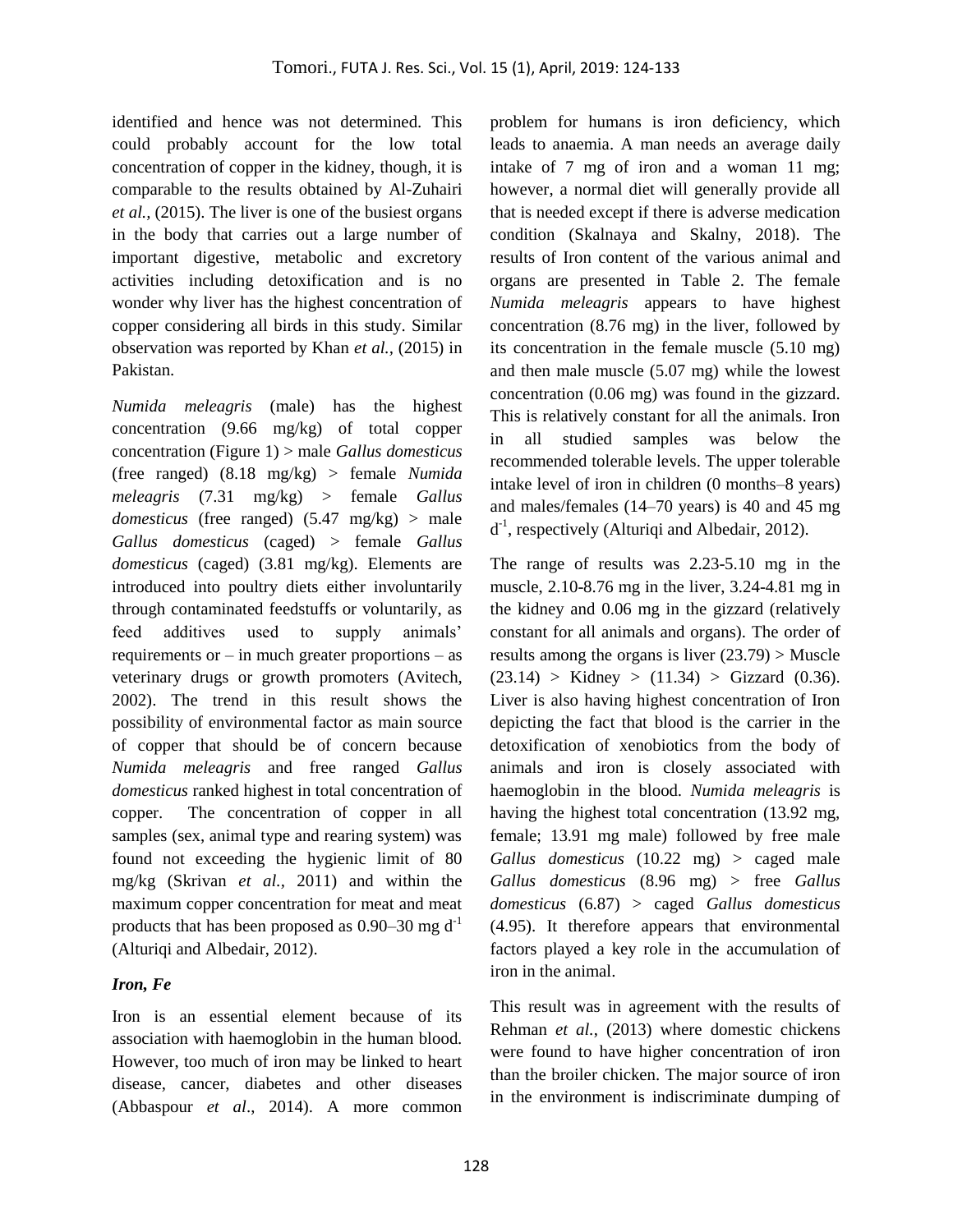used metal scraps. The Recommended Dietary Allowance (RDA) for iron for all age groups of men and postmenopausal women is 8 mg/day, and for premenopausal women it is 18 mg/day. Pregnant women require 27 mg/day while for children of both sexes between the ages of 6 months and 11 years is 11 mg/day (Skalnaya and Skalny, 2018).

## *Zinc, Zn*

Zinc has been found to be extremely toxic to birds and have severe clinical consequences which may include lethargy, shallow respiration, anorexia/reduced appetite, decreased body weight, weakness, falling of perch heamolytic anemia, kidney dysfunction, possible liver and pancreatic abnormalities etc whereas is an essential mineral in human where its deficiency could be fatal (Duruibe *et al.,* 2007). The muscle of the birds under investigation has the highest total concentration of zinc (16.48 mg/kg) when all birds are considered, followed by liver and gizzard (11.52 mg/kg). Male *Numida meleagris* has the highest zinc concentration (11.57 mg/kg) when all organs and muscle are considered. This is closely followed by male free ranged *Gallus domesticus*  (8.32 mg/kg). This is an indication that environmental factors play a key role in the observed concentrations of zinc in these birds. Sources of zinc in the environment includes among others: paints, nails, nuts, padlocks, shampoos and skin preparations etc.

The highest concentration of zinc is found in the muscle of free ranged female and male *Gallus domesticus* (3.74 mg/kg; 3.18 mg/kg) respectively followed by gizzard of female and kidney of *Numida meleagris* (3.11 mg/kg; 3.66 mg/kg) respectively. It is still an evidence of environmental factor that informed the distribution of zinc in these animals. The range of values for

muscle is 2.09-3.74 mg/kg, liver 1.36-2.29 mg/kg, kidney 1.30-3.66 mg/kg and gizzard 0.02-3.11 mg/kg. These results were not in line with the conclusion of Ghita *et al.,* (2009), Rehman *et al.,*  (2012) and Khan *et al.,* (2015) who found higher concentrations in liver and intestines, those of Rehman *et al.,* (2013) with higher concentration in gizzard as well as Zhuang *et al.,* (2014) and Donia, (2015) that reported higher concentration in the kidney of poultry. However, this result was in line with Iwegbue *et al.*, (2008) in their study of heavy metal residues in chicken from southeastern Nigeria. Harmful effects from too much zinc generally begin at levels from 10 to 15 times higher than the recommended dietary allowances of 5, 12, and 15 mg/kg/day for infants, women and men respectively (Hussain *et al., 2012*). The first sign of zinc poisoning is usually intestinal distress which includes vomiting, stomach cramps, diarrhea and nausea.

### *Estimated Daily Dietary Intakes of Heavy Metals*

The estimated daily dietary heavy metal intake is shown in Figures 1-3. The male birds were always contributing more dietary heavy metals than their female counterpart. It is also observed that *Numida meleagris* has the highest contributions to dietary intakes than *Gallus domesticus* irrespective of whether it is free ranged or caged. Caged *Gallus domesticus,* both male and female, has the least for all the heavy metals and hence seems to be the safest in terms of possible environmental hazard, however, it is also the least beneficial in terms of essential micronutrients like zinc. Moreover, liver is the largest contributing organ while muscle is the least considering the inability to identify kidney of female birds. None of the organs or bird contains any of the heavy metals higher than the recommended daily allowance (RDA) and hence they can be said to be safe for human consumption.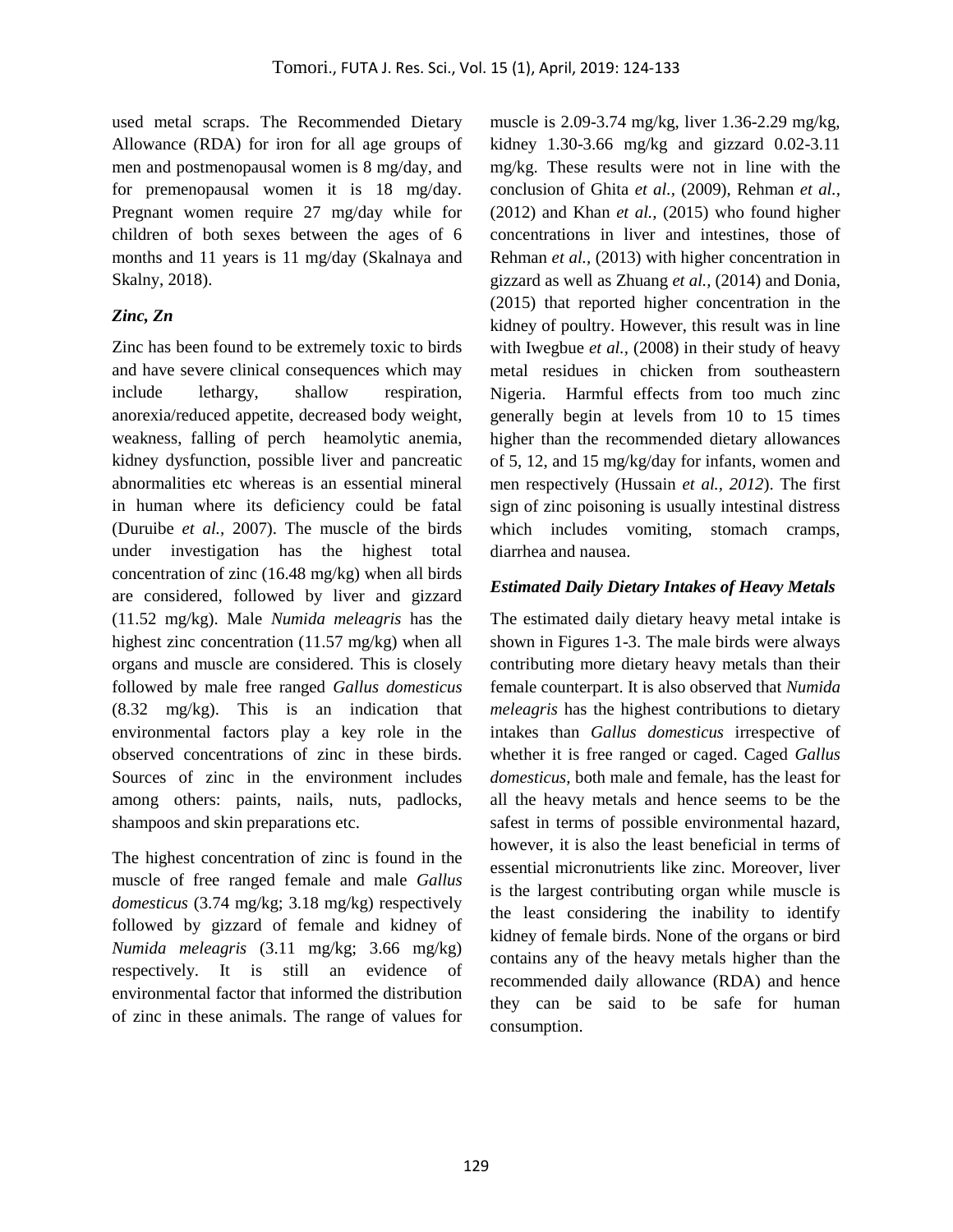

 **Figure 1: Estimated Daily Dietary Intake of Copper (Cu)**



 **Figure 2: Estimated Daily Dietary Intake of Iron (Fe)**



 **Figure 3: Estimated Daily Dietary intakes of Zinc (Zn)**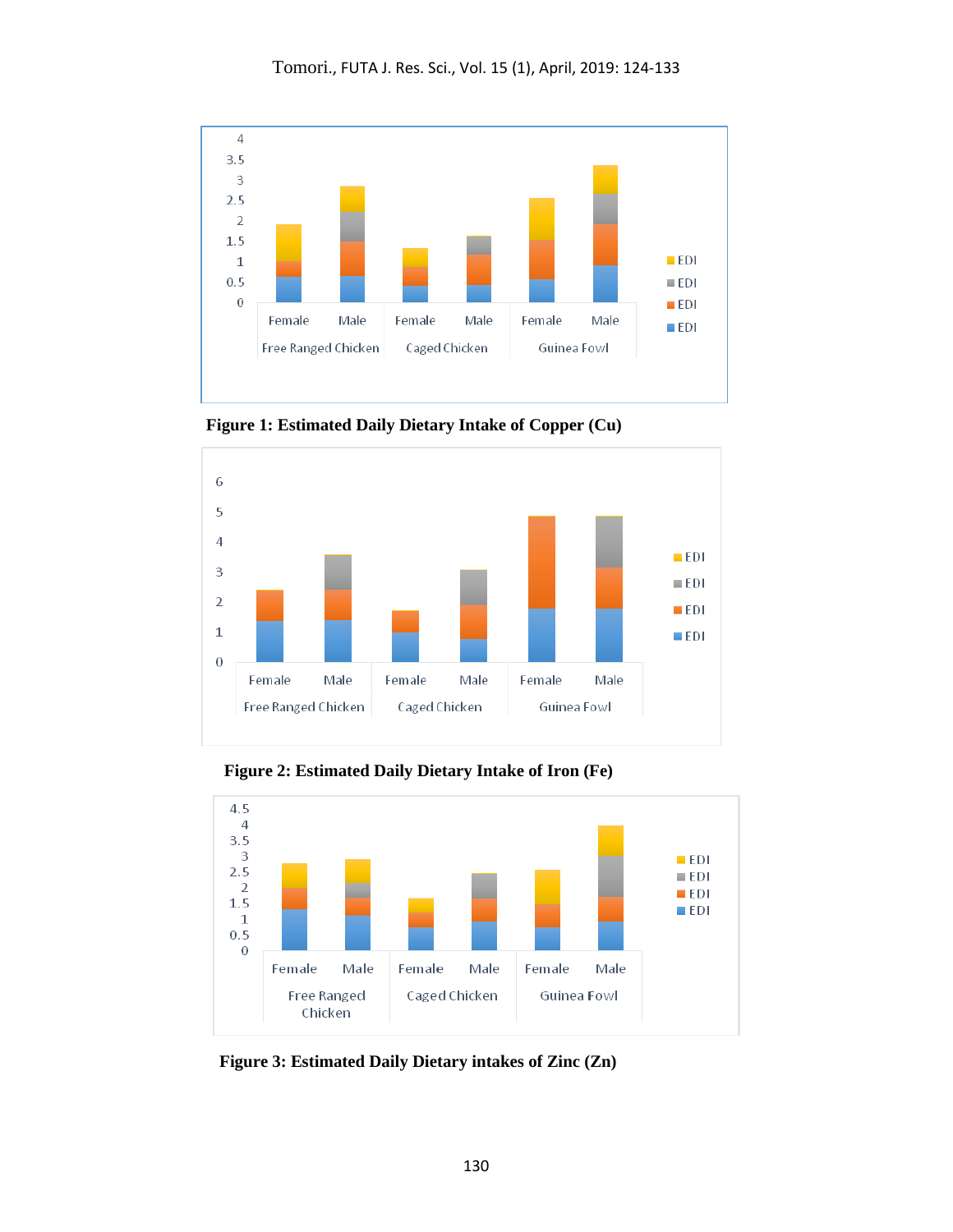#### **CONCLUSION**

Food contamination with heavy metals could pose serious threat to the population because of their toxicity and they are equally beneficial from essentiality of micronutrients. Copper was found in this study to be accumulated more in the gizzard of the female *Gallus domesticus* and this could be ascribed to the addition of this metal to poultry feed as growth promoter, egg shell improver among other things. Female *Numida meleagris* have the highest concentration of iron in its liver; liver being the centre of biochemical process of detoxification and blood being their carrier. Iron is closely related to blood being a component of haemoglobin. Zinc, an essential micronutrient, was found in the muscle of both free ranged male and female *Gallus domesticus* to be highest. There are two sides to the coin in this study, where it was found to be higher could probably pose a possible environmental threat due to bioaccumulation in the tissue while on the other could indicate more or availability of micronutrients. The estimated daily dietary intakes of these metals in various organs and tissues as well as in different birds was found to be generally higher in liver and *Numida meleagris* (both male and female); however, it could not be said to be of any adverse effect as the values were less than the Recommended Daily Allowance (RDA). Hence their consumption is deemed safe and of no environmental and/or dietary health risk to the population.

#### **ACKNOWLEDGEMENT**

I wish to thank Messers Okondo, Owoso and Fesobi, for their individual and collective assistance in the course of this work most especially preparation of samples for analysis.

#### **REFERENCES**

**Abbaspour, N.; Hurrell, R. and Kelishadi, R**. (2014). Review on Iron and its Importance for Human Health. *Journal of Research in Medical Sciences*, 19(2), 164-174.

- **Alturiqi, A. S. and Albedair, L. A.** (2012). Evaluation of Some Heavy Metals in Certain Fish, Meat and Meat Products in Saudi Arabian Markets. *Egyptian Journal of Aquatic Research,* 38, 45-49.
- **Al-Zuhairi, W. Sh.; Farhan, M. A. and Ahmed, M. A.** (2015). Determination of Heavy Metals in the Heart, Kidney and Meat of Beef, Mutton and Chicken from Baguda and Howaydir Market in Baquda, Diyala Province, IRAQ. *International Journal of Recent Scientific Research,* 6(8), 5965-5967.
- **Atique-Ullah, A. K. M.; Maksud, M. A.; Khan, S. R.; Lufta, L. N. and Quraish, S. B.** (2017). Dietary Intake of Heavy Metals from Eight Highly Consumed Species of Cultured Fish and Possible Human Health Risk Implications in Bangladesh. *Toxicology Reports,* 4, 574-579.
- **Avitech,** (2002). Trace Minerals in Poultry Nutrition. Avitech Scientific Bulletin, May, 2002, Avitech Animal Health PVT LTD, Gurgeon, India, 6pp.
- **Bailey, R. L.; West K. P. and Black, R. E**., (2015). The Epidemiology of Global Micronutrient Deficiencies. *Annals of Nutrition and Metabolism,* 66(2), 22–33.
- **Bolan, N. S., Adriano, D. C. and Mahimairaja, S.** (2004). Distribution and bioavailability of trace elements in livestock and poultry manure by-products. *Critical Reviews in Environmental Science and Technology,* 34, 291–338.
- **Bonham, M.; O'Connor, M. J.; Hannigan, B. M. and Strain, J. J.** (2002). The Immune System As A Physiological Indicator Of Marginal Copper Status. *British Journal of Nutrition,* 87, 393–403.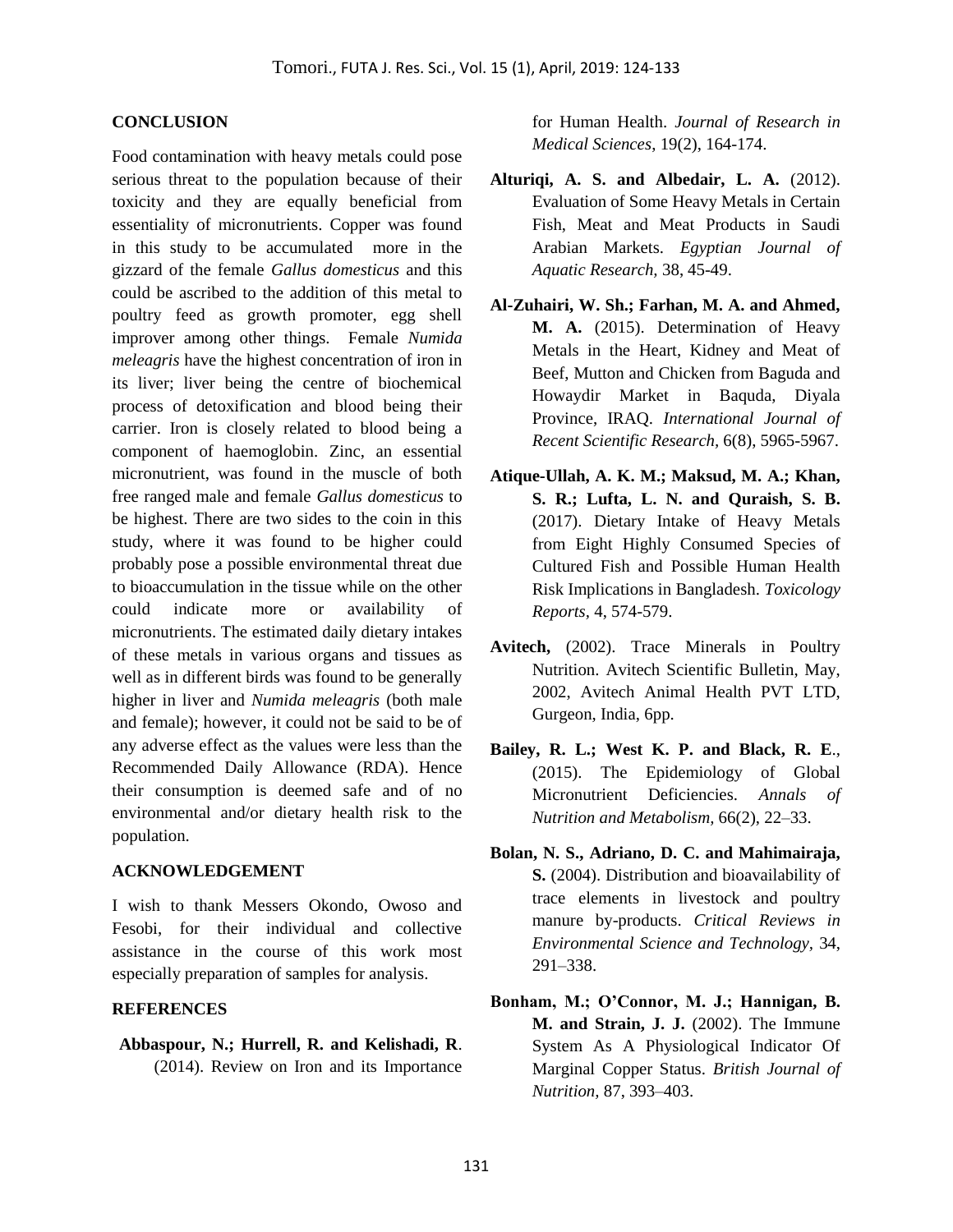- **Bost, M.; Houdart, S.; Oberli, N.; Kalouji, E.;**  Huneau, J-F. and Margaritis, I. (2016). Dietary Copper and Human Health: Current Evidence and Unresolved Issues. *Journal of Trace Elements in Medicine and Biology,*  35, 107-115.
- **Brown, K. H.; Wuehler, S. E. and Peerson, J. M.** (2001). The Importance of Zinc in Human Nutrition and Estimation of the Global Prevalence of Zinc Deficiency. *Food and Nutrition Bulletin*, 22(2), 113-125.
- **Deng H., Zhang Z., Chang C., Wang Y. (2007).** Trace Metal Concentration in Great Tit (*Parus major*) And Greenfinch (*Carduelis sinica*) at The Western Mountains of Beijing, China. *Environmental Pollution*. 148: 620-626.
- **Deshpande, J. D.; Joshi, M. M. and Giri, P. A.** (2013). Zinc: The Trace Element of Major Importance in Human Nutrition and Health. *International Journal of Medical Science and Public Health,* 2, 1-6.
- **Donia, G. R.** (2015). Determination of Some Heavy Elements Residues in some Organs of Migratory Quail in Relation to Public Health. *International Journal of Science and Research,* 4(10), 2048-2059.
- **Duruibe, J. O.; Ogwuegbu, M. O. and Egwurugwu, J. N.** (2007). Heavy Metal Pollution and Human Biotoxic Effects. *International Journal of Physical Sciences*, 2 (5), 112-118.
- **Ghita, M.; Stanescu, V.; Tudor, L.; Llie, L.I. and Gallis, A. M.** (2009). Determination of Heavy Metals Content of Meat and Meat by Products by Using Neutron Activation Analysis and Atomic Absorption Spectrometry. *Scientific Works-University of Agronomical Sciences and Veterinary Medicine, Bucharest Series C., Veterinary Medicine*, 55(3), 140-146.
- **Hantaweepant, C. and Chithammir, Y**. (2016). Anemia and Neutropenia in Copper-Deficient Patients: A Report of Two Cases and Literature Review. *J Med Assoc Thai,*  99(6), 732-736.
- **Hussain, R. Th.; Ebraheem, M. Kh. And Moker, H. M.** (2012). Assessment of Heavy Metals (Cd, Pb and Zn) contents in Liversof Chicken available in the Local Markets of Basrah City, IRAQ. *Bas. J. Vet. Res.,* 11(1), 43-51.
- **Iwegbue, M. A.; Nwajei, G. E. and Iyoha, E. H.** (2008). Heavy Metal Residues of Chicken Meat and Gizzard and Turkey Meat Consumed in Southern Nigeria. *Bulgarian Journal of Veterinary Medicine*, 11(4), 275−280.
- **Khan, M. Z.; Perween, S.; Gabol, K.; Khan, I. S. and Baig, N.** (2015). Concentration of Heavy Metals in Liver, Meat and Blood of Poultry Chicken *Gallus domesticus* in three Selected Cities of Pakistan. *Canadian Journal of Pure and Applied Sciences*, 9(1), 3314-3324.
- **Lokuruka M.,** (2012). Role of Zinc in Human Health with Reference to African Elderly. *African Journal of Food, Agriculture, Nutrition and Development*, 12(6), 6646- 6664.
- **Oh, C. and Moon, Y.** (2019). Dietary and Sentinel Factors Leading to Hemochromatosis. *Mdpi Nutrients*, 11, 1047; doi:10.3390/nu11051047.
- Pekel, A. Y. and Alp, M. (2011). Effects of Different Dietary Copper Sources on Laying Hen Perfomance and Egg Yolk Cholesterol. *The Journal of Applied Poultry Research,*  20(4), 506-513. Prasad, A. S. (2013). Discovery of Human Zinc Deficiency: Its Impact on Human Health and Disease. *Adv. Nutr.,* 4(2), 176-190.